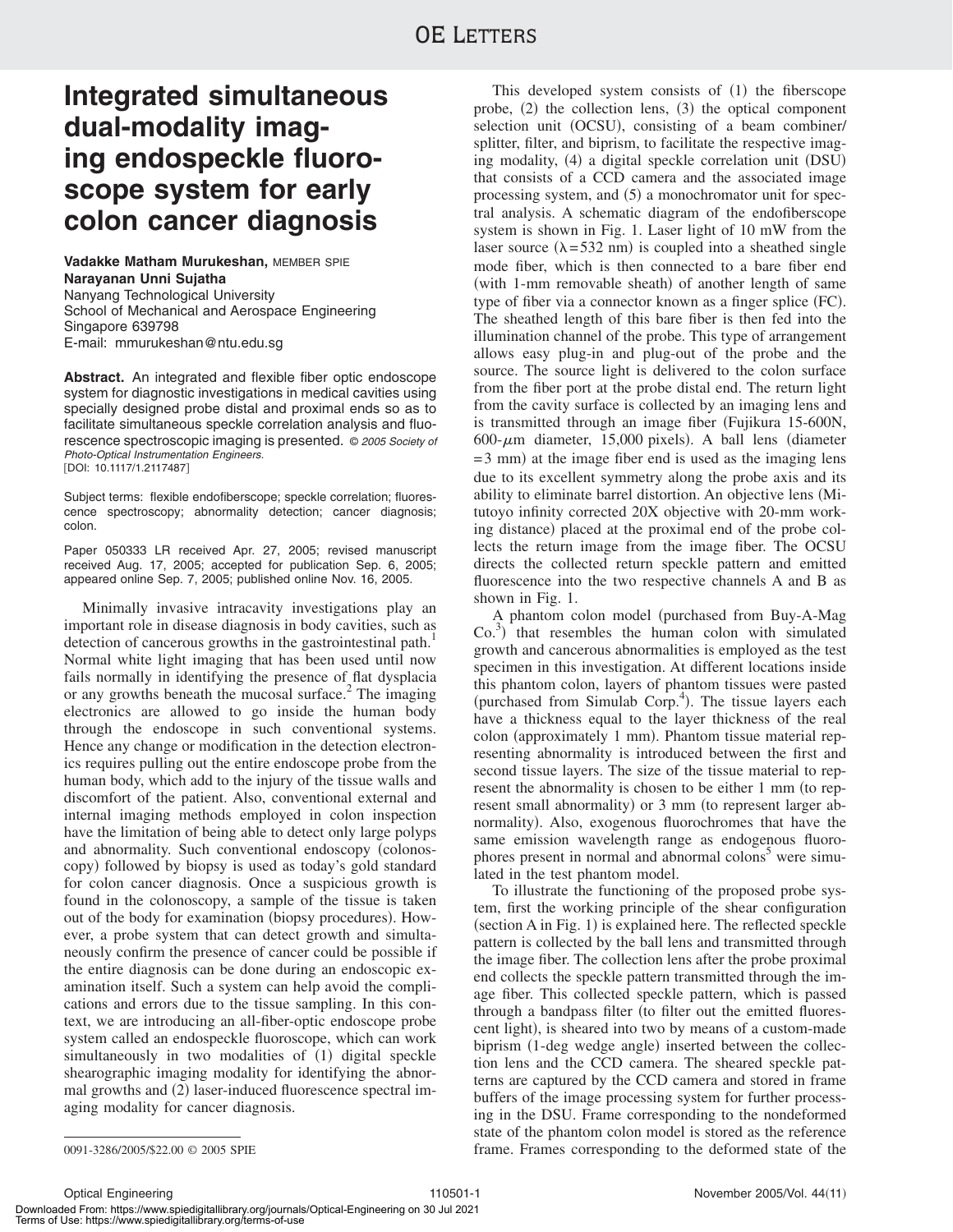### OE LETTERS



**Fig. 1** Schematic of the integrated dual-modality imaging endospeckle fluoroscope system.

object are subtracted from the first frame at the rate of 25 frames per second. The evolution of fringes is observed on a PC monitor in real time, using the developed software and EDC 2000N image-processing card.

A fringe pattern in the shape of a butterfly was expected to be formed from the phantom model, when the endoscope system was set up in the shear configuration. $6$  However, when the endoscope was set in the shear configuration, the imaged area falls under the central region of the butterfly fringe pattern, due to the smaller interrogation (imaged) area. The shear fringe pattern obtained at the abnormality site for the abnormal colon phantom (cancer growth size 3 mm) using the fiberscope is shown in Fig. 2, as an illustrative example. It represents a separate fringe system formed at the position of the abnormality upon induced displacement of the phantom specimen. In this modality, the presence of abnormality created a separate fringe system upon the decorrelation of the original fringe system. In this way, identification of smaller abnormalities  $(\approx 1 \text{ mm})$ was also possible with the endoscope system in the shear configuration.

In the second modality as shown in scheme B of Fig. 1, the same laser source is used for providing necessary excitation to the fluorophores present in the same phantom model (exogenous fluorochromes that have the same emission wavelength range as endogenous fluorophores present in normal and abnormal colons were simulated in the test phantom model). Here, Rhodamine 6G was selected as the staining agent (fluorochrome) for the phantom tissue, whose emission corresponds to that of the colon fluorophore. In this modality, the collection lens output is directed toward a PC-Monochromator system (Dongwoo optron, DM 150), where the OCSU output is scanned according to the set resolution of the monochromator. The obtained excitation-emission fluorescence spectra, which is displayed on the PC monitor, are shown in Fig. 3. The diagnosis of cancerous regions in the colon tissue was made by looking into the difference in emitted intensity of normal and cancerous regions. A reduction in emission intensity is observed at the abnormal region representing cancerous growth, as compared to the normal region.

In conclusion, we have experimentally illustrated a novel dual-modality endospeckle fluoroscope system for simultaneously identifying the presence of abnormalities and for diagnosis of suspicious cancerous growth at the detected abnormality sites. The abnormalities simulated in the phantom colon model resembled the early stages of cancer growth, thus making the endoscope system effective in



**Fig. 2** Detection of growth using speckle correlation modality (Fig. 1, section A): (a) butterfly fringe pattern corresponding to the normal surface and (b) fringe pattern developed at the growth (of 3-mm size) using the endospeckle fluoroscope system. The simulated growth site is depicted as a square in  $(a)$ .